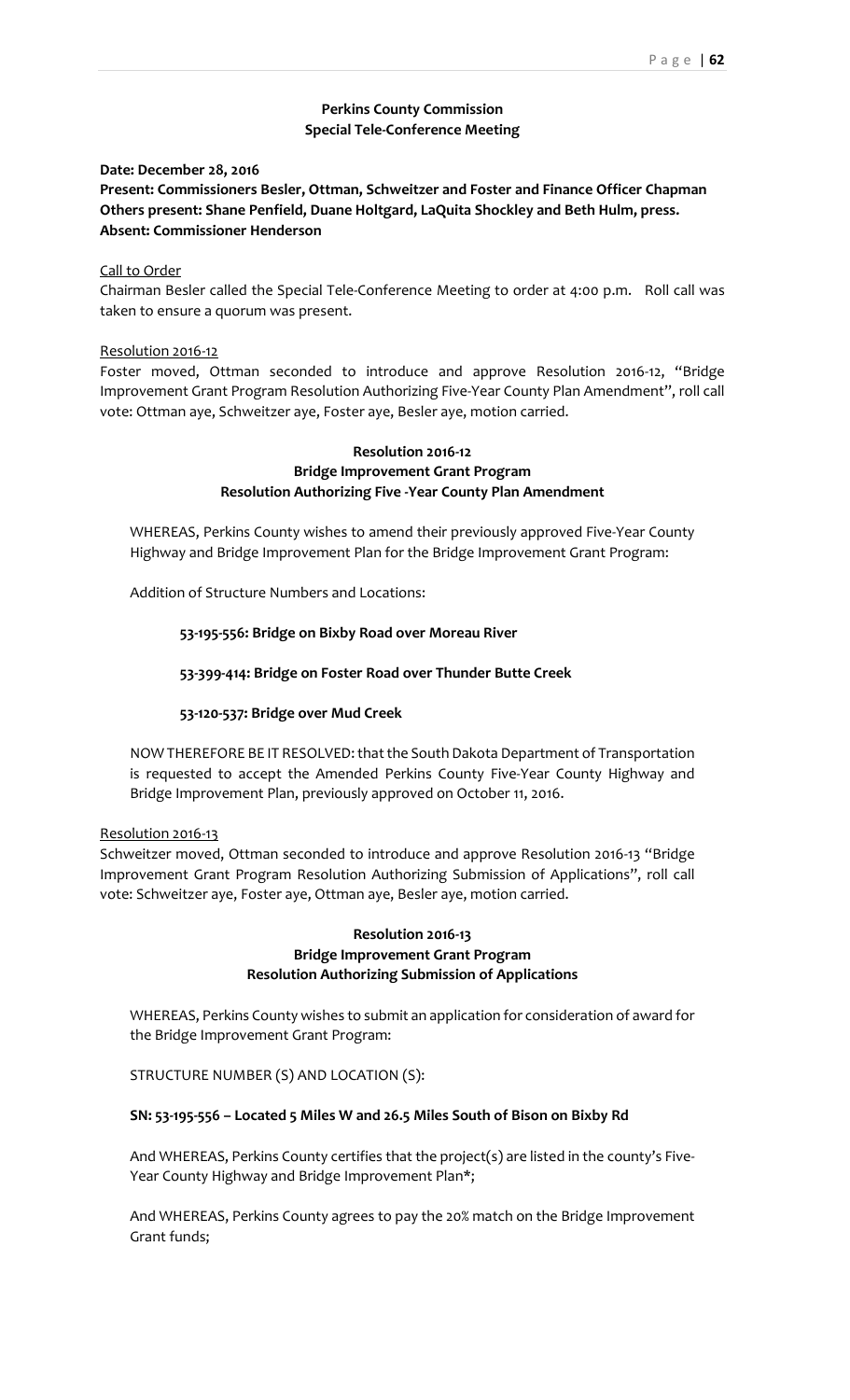And WHEREAS, Perkins County hereby authorizes the Bridge Improvement Grant application and any required funding commitments.

NOW THEREFORE BE IT RESOLVED: that the South Dakota Department of Transportation be and hereby is requested to accept the attached Bridge Improvement Grant application.

#### Resolution 2016‐14

Foster moved, Schweitzer seconded to introduce and approve Resolution 2016‐14 "Bridge Improvement Grant Program Resolution Authorizing Submission of Applications", roll call vote: Foster aye, Ottman aye, Schweitzer aye, Besler aye, motion carried.

# **Resolution 2016‐14 Bridge Improvement Grant Program Resolution Authorizing Submission of Applications**

WHEREAS, Perkins County wishes to submit an application for consideration of award for the Bridge Improvement Grant Program:

STRUCTURE NUMBER (S) AND LOCATION (S):

## **SN 53‐399‐414 – Located 15.9 Miles E and 12.4 Miles South of Bison on Foster Rd**

And WHEREAS, Perkins County certifies that the project(s) are listed in the county's Five‐ Year County Highway and Bridge Improvement Plan\*;

And WHEREAS, Perkins County agrees to pay the 20% match on the Bridge Improvement Grant funds;

And WHEREAS, Perkins County hereby authorizes the Bridge Improvement Grant application and any required funding commitments.

NOW THEREFORE BE IT RESOLVED: that the South Dakota Department of Transportation be and hereby is requested to accept the attached Bridge Improvement Grant application.

### Resolution 2016‐15

Foster moved, Ottman seconded to introduce and approve Resolution 2016‐15 "Bridge Improvement Grant Program Resolution Authorizing Submission of Applications", roll call vote: Ottman aye, Schweitzer aye, Foster aye, Besler aye, motion carried.

# **Resolution 2016‐15 Bridge Improvement Grant Program Resolution Authorizing Submission of Applications**

WHEREAS. Perkins County wishes to submit an application/applications for consideration of award for the Bridge Improvement Grant Program:

STRUCTURE NUMBER (S) AND LOCATION (S):

### **SN 53—120‐537 – Located 12 Miles W and 25.7 Miles South on the Bixby Road**

And WHEREAS, Perkins County certifies that the project(s) are listed in the county's Five‐ Year County Highway and Bridge Improvement Plan;

And WHEREAS, Perkins County agrees to pay the 20% match on the Bridge Improvement Grant funds;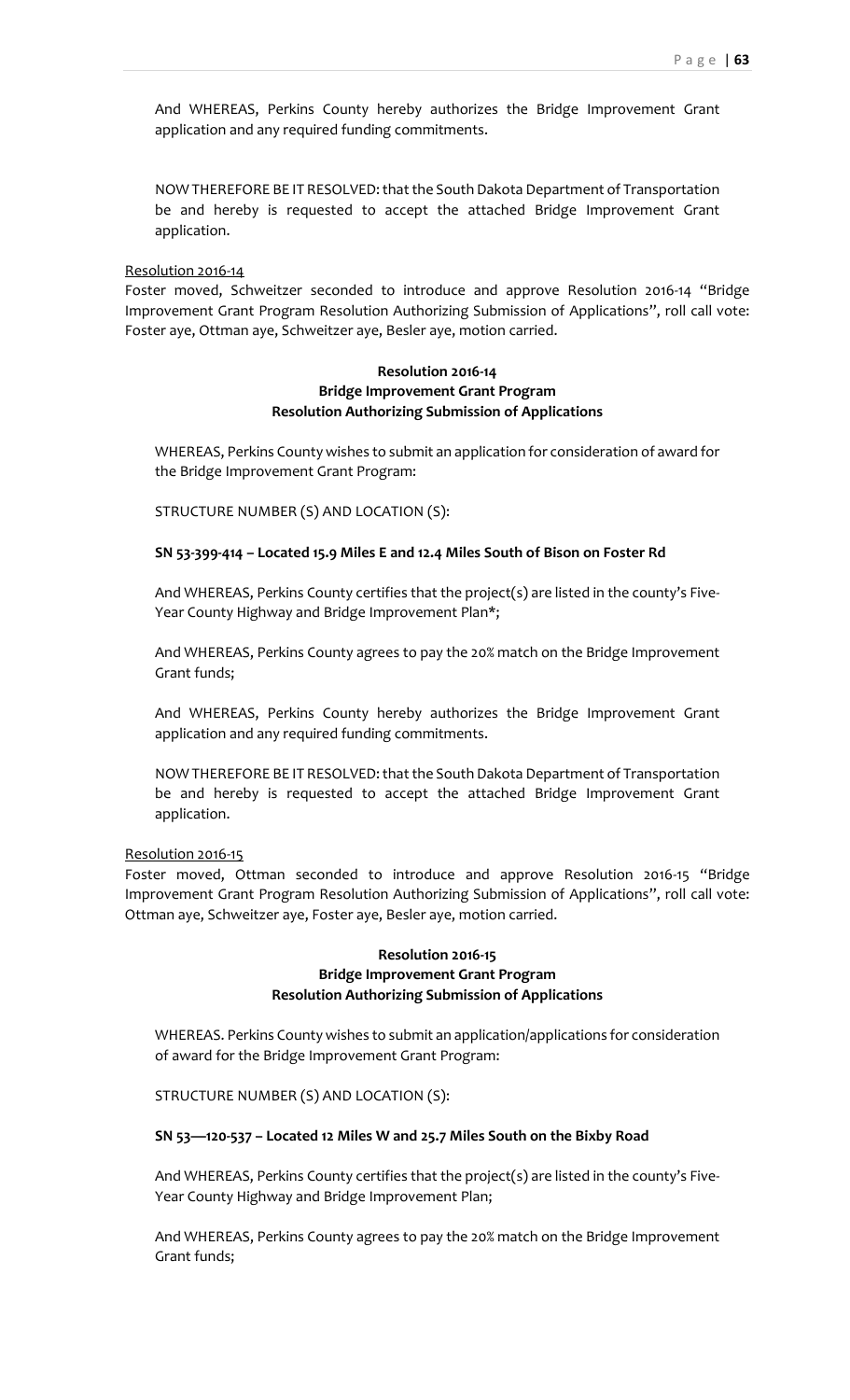And WHEREAS, Perkins County hereby authorizes the Bridge Improvement Grant application and any required funding commitments.

NOW THEREFORE BE IT RESOLVED: that the South Dakota Department of Transportation be and hereby is requested to accept the attached Bridge Improvement Grant application.

#### Resolution 2016‐16

Foster moved, Schweitzer seconded to introduce and approve Resolution 2016‐16 "A Resolution of the Perkins County Commission Adopting the *Perkins County Hazard Mitigation Plan (2016‐* 2021), dated December 28, 2016, roll call vote: Schweitzer aye, Foster aye, Ottman aye, Besler aye, motion carried.

# **Perkins County, South Dakota Resolution # 2016‐16**

# **A Resolution of the Perkins County Commission Adopting the** *Perkins County Hazard Mitigation Plan (2016‐2021)***, dated December 28, 2016.**

WHEREAS, the Perkins County Commission recognizes the threat that natural hazards pose to people and property within Perkins County; and,

WHEREAS, Perkins County has prepared a multi‐hazard mitigation plan, hereby known as the *Perkins County Hazard Mitigation Plan (2016‐2021)* dated December 28, 2016 in accordance with the Disaster Mitigation Act of 2000; and,

WHEREAS, the *Perkins County Hazard Mitigation Plan (2016‐2021)* dated December 28, 2016 identifies mitigation goals and actionsto reduce or eliminate long‐term risk to people and property in Perkins County from the impacts of future hazards and disasters; and,

WHEREAS adoption by the Perkins County Commission demonstrates their commitment to

hazard mitigation and achieving the goals outlined in the *Perkins County Hazard Mitigation Plan (2016‐2021)* dated December 28, 2016.

NOW THEREFORE, BE IT RESOLVED by Perkins County, South Dakota, that the Perkins County Commission adopts the *Perkins County Hazard Mitigation Plan (2016‐2021)* dated December 28, 2016.

#### Dakota Herald

Discussion was held with the LaQuita Shockley concerning more timely submission of the Dakota Herald publishing bill. Shockley stated that she would work diligently to send out monthly bills.

#### Integrated Health Reimbursement Agreement

Finance Officer Chapman stated that she had received the updated Integrated Health Reimbursement Agreement and she would be executing that document before the end of the year.

## Approval of Claims

Schweitzer moved, Foster seconded to approve and pay the year end claims as follows: HRA Reimbursements, 1,826.34 A&B Business, supplies, 204.19; Adams‐ISC, repairs, 533.52; BASE, insurance set-up, 1,438.00; BL Contracting, repairs, 62,214.40; Butler Machinery, repairs/supplies, 1,801.15; Chapman's Electronics, repairs, 62.45; Current Connection, supplies/equipment, 2,046.68; Dakota Herald, publishing, 5,188.53; Dale's Tire, maintenance, 1,102.40; Digital‐ally, repairs, 395.00; City of Mobridge, E911 surcharge, 8,659.69; Fox & Youngberg, MH ct appt atty, 191.32; G&O Paper, supplies, 217.15; Game, Fish, game license, 187.00; IAAO, dues, 175.00; J Kruger, supplies/equipment, 455.81; City of Lemmon, fuel, 1,412.95; Lemmon IGA, supplies, 8.95; Light & Siren, equipment, 4,123.48; Lodgepole Propane, utilities, 1,296.10; Matheson Tri‐Gas Inc, supplies, 15.30; McLeod's Printing, supplies/equipment, 2,641.04; Meade County, 911 surcharge, 168.00;